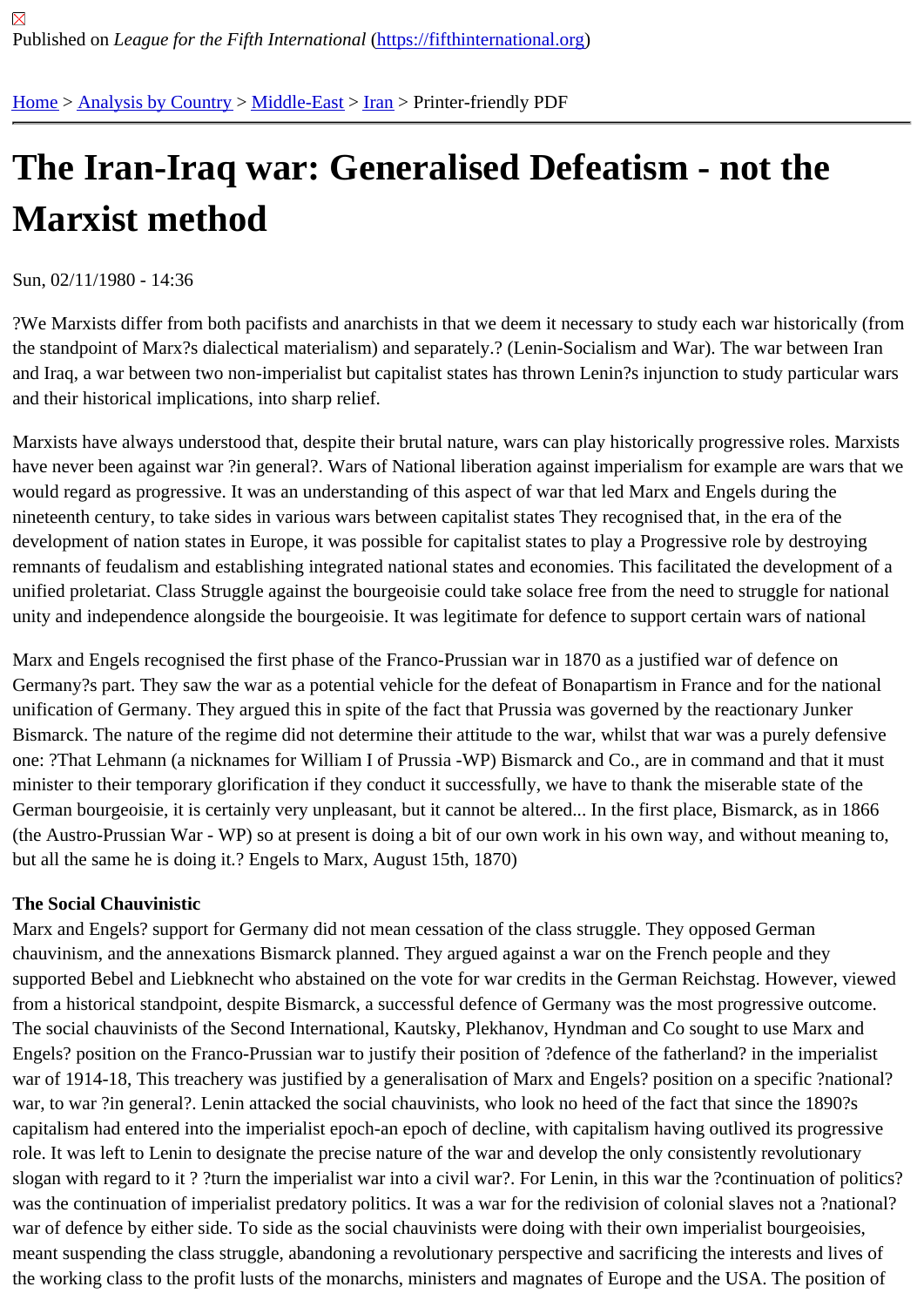revolutionary defeatism, that is arguing that the defeat of one?s own army is a lesser evil as compared with its victory as a result of the suspension of class struggle, flowed from Lenin?s assessment of the imperialist nature of this specific war. Lenin?s position did not flow from the fact that it was capitalist states that were doing the fighting. He argued that in general the age of justified national wars in advanced Europe was past, as most of these nations were clearly imperialist. However, he was also clear that national wars could still take place and that they would be justified ones deserving of the support of Marxists. This was most likely to be the case in areas such as the Balkans or Ireland, where the national question was unresolved, or in the ?backward? countries of Asia and Africa. Outside of the context of a generalised imperialist conflagration (i.e. one clearly aimed at the redivision of the world by the imperialists, in their interests and against the oppressed nationalities) a national war was possible even between two advanced capitalist powers: ?In my view, admission of, ?Defence of the Fatherland? in a national war fully answers the requirements of Marxism. In 1891 the German Social Democrats really should have defended their fatherland in a war against Boulanger and Alexander (former French Minister of War and the Russian Tsar - WP), This would have been a peculiar variety of national war,? (Letter to Inessa Armand, November 30th, 1916).

Peculiar because it would have pitted Kaiser Wilhelm (William II) against Tsarist Russia and republican France. Justifiable because the French and Russian aim was to dismember the recently unified German nation. Lenin emphasised this possibility against those within his own ranks who played into the hands of the social chauvinists by renouncing national wars and ?defence of the fatherland? in general. For Lenin this error revealed a failure to understand that within an epoch there are varied phenomena: ?in which in addition to the typical there is always something else.? (Letter to Zinoviev August 1914). In the same letter he went on to argue: ?And you [Zinoviev] repeat this error, when you write in your remarks, ?small countries cannot in the present epoch defend their fatherland,? Untrue!! ... One should say, ?Small countries, too, cannot in imperialist wars, which are most typical of the current imperialist epoch, defend their fatherland,? That is quite different ... We are not at all against, ?defence of the fatherland? in general. You will never find that nonsense in a single resolution (cc in any of my articles). We are against defence of the fatherland and a defensive position in the imperialist, typical of the imperialist epoch. But, in the imperialist epoch there may he also ?just?, ?defensive?, revolutionary wars (namely, i) national, ii) civil, iii) socialist wars and suchlike),? (Collected Works Vol. 35 pp228-9, all emphases in original).

# **A ridiculous distortion**

There is no doubt that for Lenin the position of revolutionary defeatism was only automatically the correct position with regard to wars that were definitively imperialist. To apply it to wars in general, even when those wars are conducted by capitalist states, is a ridiculous distortion of the Marxist position on war. The crucial thing is always to: ?examine the policy pursued prior to the war, the policy that led to and brought about the war.? (Lenin-A Caricature of Marxism and Imperialist Economism).

It is with this in mind that we must analyse the war between Iran and Iraq.

The Middle East, of which Iran and Iraq are a part, is an area where the borders have been drawn, not as a result of genuine national development, but according to the dictates of imperialism. The area is a ?balkanised? one. That is, its nationalities have been divided by states created by imperialism. The clearest example of this, although by no means the only one, is the Kurdish nation. The Kurd?s homeland is divided between five states, Turkey, Syria, Iraq, Iran and the USSR. The states that were created out of the break up of the Ottoman Empire after the First World War, into ?mandates? of French and British imperialists were turned into arms colonies with puppet rulers when these powers relaxed their direct control, to check the development of any anti-imperialist or socialist sentiments and activities amongst the masses. Thus when the British granted Iraq independence in 1932 they had already installed the Hashemite Emir Feisal I on the throne. Likewise in Iran, the British helped Reza Khan to the peacock throne in 1925. After the Second World War, following the consolidation of US imperialist hegemony the CIA toppled the bourgeois nationalist Mossadeq regime in 1953, thereby bringing the last Shah to power. In the various other countries of the oil rich region existing semi feudal regimes were bolstered (notably in the Arabian Peninsula) in order to guarantee that the West?s vital interests would be served. The Shah of Iran from 1953 to 1979 acted as a faithful gendarme for imperialism, guarding the West?s ?jugular vein? as he himself described the Straits of Hormuz.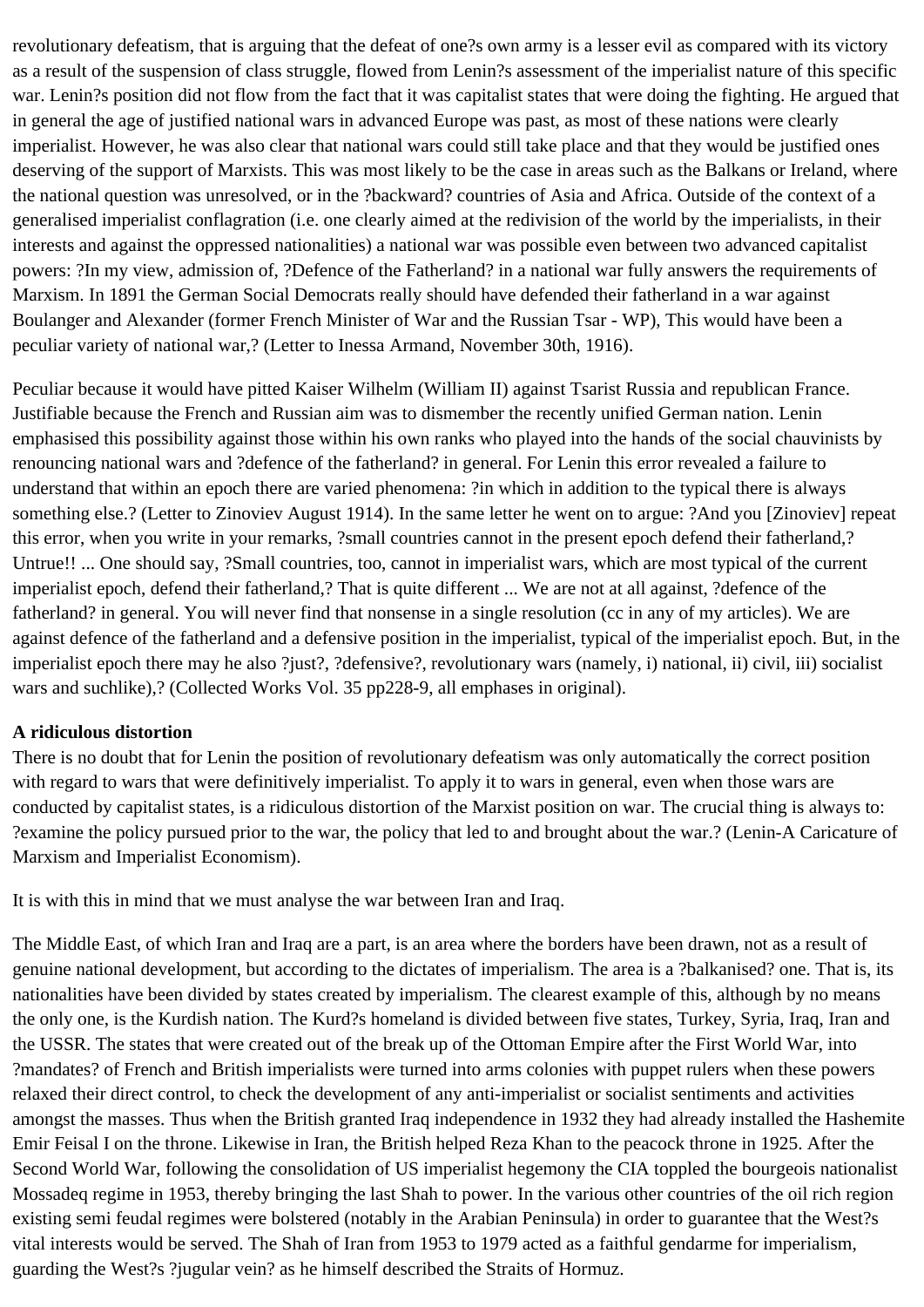The unresolved national questions and the maintenance of fiercely conservative regimes dominate the politics of the Middle East. In the West the existence of Israel and the denial of Palestinian national rights adds further dimension to this highly unstable region. Within this area the interests of the various imperialist powers meet and interlock and are confronted with the Soviet Union. The USSR shares borders with Iran and Turkey and has friendship treaties with Syria and Iraq (although as we shall see friendship with the latter is wearing a bit thin). This ?arc of crisis? by its very nature, is riddled with contradictions and will inevitably be dragged into wars and social upheavals. It is the modern equivalent to the Balkans. The imperialists have a direct interest in every move made in the area. It is in this context that the war between Iran and Iraq must be understood.

Iraq, until recently, was regarded as hostile to imperialism. It overthrew its monarchy in 1958 and since 1968 it has been ruled by the Ba?thist Socialist Party. It was friendly to the USSR and was a vocal supporter of the PLO. However, beneath this picture of apparent radicalism, there exists a repressive Bonapartism, embodied in Saddam Hussein, jealous of its power, savage to its opponents (the Kurds) and to the Iraqi Communist Party

# **Millions of US dollars**

Hussein and his Tikrit clique (the place many of them come from) are keen to establish Baghdad as the qala?a -the citadel of the Arab revolution. In practice this means impressing the neighbouring monarchies, Kuwait, Saudi Arabia, Jordan and the others that Iraq can fill the gap left by the departure of the Shah, as the power in the Gulf. To do this, however, Hussein needs to win the support, not only of Khaled and Hussein (of Jordan) but also of US, French and British Imperialism. His eagerness to achieve this was demonstrated by his murderous repression of the Iraqi CP, his condemnation of the USSR?s invasion of Afghanistan and, most importantly, his escalation of oil production to meet the Wests? needs, which has made Iraq the second largest exporter in the world. Iraq has tried to become less dependent on Moscow by turning to France, in particular for weapons and technology.

In 1972 Iraq got 95% of its weaponry from the USSR and nearly all of its non-military imports. Now only 70% of its arms are from Moscow and the Soviet Union ranks fourteenth in the list of Iraq?s trading partners, behind Japan, West Germany, France, Italy and Britain. France has financed the building of nuclear reactors in Iraq. The USA, which had until recently extremely cool relations with Baghdad, has been making extensive diplomatic and commercial overtures. Millions of US dollars are being pumped into a number of computer projects while Carter?s National Security Adviser Brzezinski declared on television that: ?We see no fundamental incompatibility of interests between the United States and Iraq. We do not feel that American/Iraqi relations need to be frozen in antagonism,? (Newsweek 6.10.1980).

These sentiments were also expressed by the American bosses? ?Wall Street Journal?: ?With revolutionary Iran creating so much tension in the Middle East Washington would clearly welcome any role that the Iraqis ?will play in stabilising the Persian Gulf.? (6.4.1980). Hussein has not been slow to respond to such come-ons from the west: ?We do not drink oil, we sell it, and we know that our major markets are in the West and in Japan.? he declared. (Time Magazine 6.10.1980). His bid to gain the favour of the West, prove himself to be a force to be reckoned with and fill the power vacuum left by the Shah, could well be clinched if he were to strike a death blow to Iran, whose revolutionary turmoil has been a source of instability to Imperialism?s clients in the Gulf region since February 1979. In looking at the politics being continued on Iraq?s part it is clear that it is an objectively pro-imperialist course that is being followed-one designed to allow imperialism to re-establish its control in a crucial region.

The mass movement that overthrew the Shah was objectively anti-imperialist i.e. it brought down the CIA?s chosen client who ran Iran as a semi-colony for US capital for a quarter of a century. Subjectively i.e. in terms of the consciousness of the masses, it was profoundly contradictory. The masses of the urban poor, the intellectuals and the working class were consciously anti-Imperialist, i.e. they saw that no improvement in their lives was possible without the destruction of the economic and military stranglehold of the United States. Furthermore differing sections participated in the revolution to achieve their own social and political goals-the workers to win freedom of organisation, to throw off the Savak guards and informers, the despotic managers and their American overseers. The nationalities fought to win their autonomy within a more democratic Iran. The peasants fought to get their land back from the Pahlavi court clique, the agribusinesses etc.

#### **An Islamic safeguard**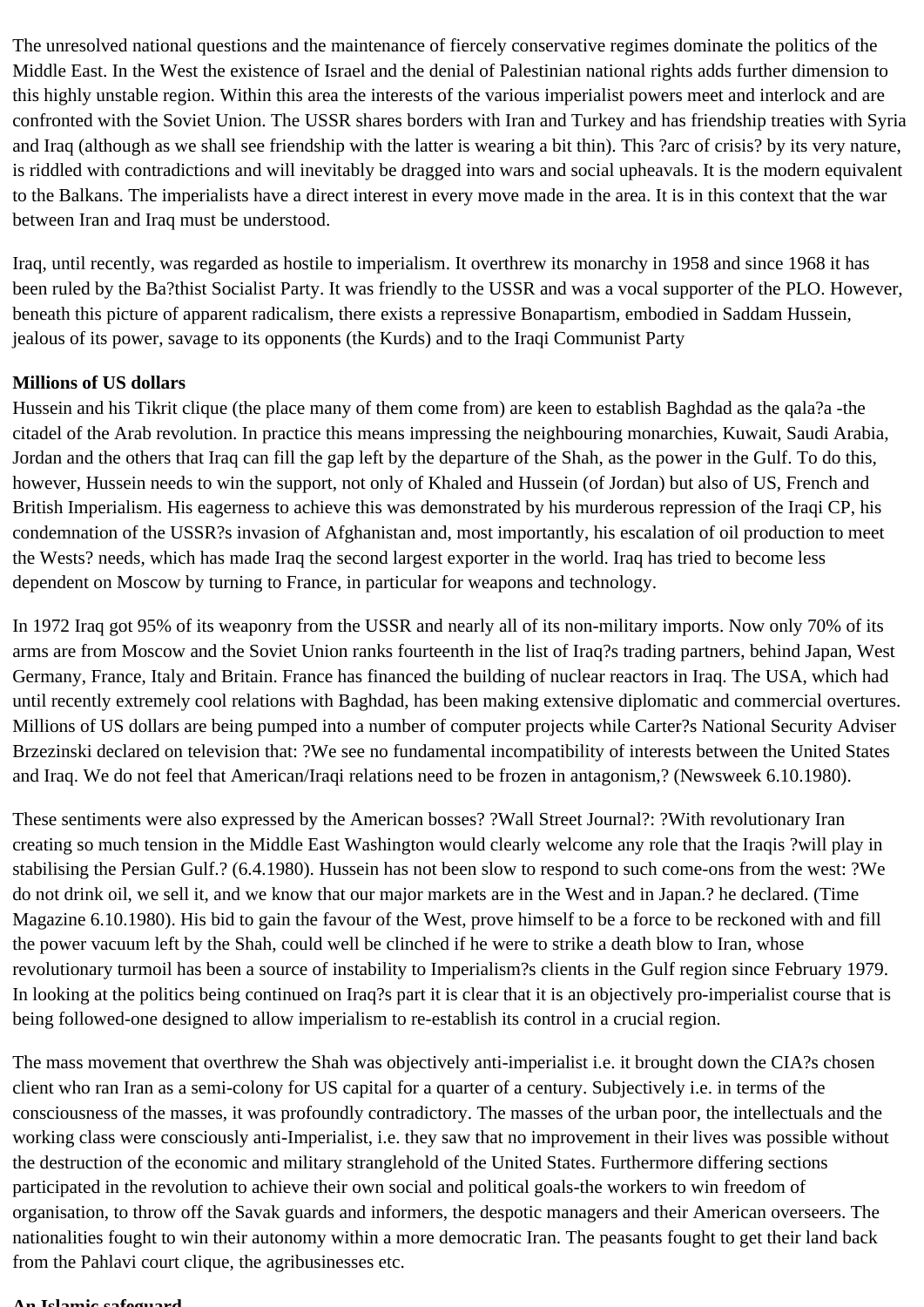But they fought with profound religious prejudices. Khomeini?s intransigence and the bazaari-mullah organisation demagogically convinced them that an Islamic Republic would safeguard all their interests. In fact Bazargan, Bani Sadr, Khomeini and the Islamic Republican party have been able to use these prejudices to confuse and obscure the proletariat?s class consciousness and limit their shoras to the most elementary stage of workers control - a veto over local management and central government directives. The regime has been able to partially negate democratic rights-of speech, assembly, right to self-determination etc. It has inflicted ?Islamic dress? on women and Islamic law on the populace in general. It has launched vicious full-scale war on the Kurds and a dictatorial police regime in Khuzestan. Yet this repression is, we repeat, partial. Why? Because large sections of the population are armed and have resisted and even rolled back Khomeini?s attacks. The Kurds, the Left, the working class defend their gains against Khomeini. The question is, is the present war predominantly a continuation of the Khomeini regime?s brutal attacks on these gains or is it a continuation (by other means) of the masses? struggle against Imperialist-Pahlavi oppression? Are the masses via their Islamic false consciousness being mobilised against Iraq to further crush democratic rights or smash the working class, or are the masses in spite of Islamic consciousness defending an invasion whose success would directly serve the interests of imperialism? We would argue that it is the latter that is dominant. The Khuzestani Arabs are fighting the Iraqis in Abadan and Khorramshahr not in the name of Persian chauvinism, but because they know that behind the Iraqi lines are the pro-Shah émigrés like Bakhtiar and General Oveissi, the notorious architect of the Black Friday massacre in Teheran. They know that the 5000 strong force of pro-Shah shock troops have been welded together, under the protection and encouragement of Hussein, the ?butcher of Baghdad?. To deny the progressive aspect of the masses struggle against such elements in this war, and to see only that they are defending Khomeini and his counter-revolutionary aims, must logically lead to denying that the Iranian revolution had any progressive content.

### **Sectarian abstraction**

Every revolution against Imperialism, to the extent that bourgeois forces participate in it and lead it, has forces of counter-revolution within it. Bourgeois (and pre-bourgeois forces) can only be episodically, tactically, in conflict with Imperialism. They can and will turn with bloody repression on the workers and peasants as did Chang Kai-Shek in China, as did Nasser in Egypt, Kassem in Iraq etc. But to draw from this the conclusion that ?at night all ants are black? is merely to testify that one has the bandage of sectarian-abstraction bound tight about your eyes. To see no difference between Restoration in arms against the gains of a revolution and that revolution?s internal foes, temporarily forced to defend it to save their own skins, is a frank confession of political bankruptcy. For those like the International Spartacist Tendency who never saw anything progressive in the overthrow of the Shah it is at least consistent. For those like Workers Action/Socialist Organiser and the Workers Socialist League it is a signal that they have given up on the Iranian Revolution-besmirched and disfigured as it now is by clerical reaction. Trotsky however did not assess revolutions on the basis of how pleasant or unpleasant it was to be associated with them: ?a revolutionary cannot recognise the revolution as finished until objective indication leave no room for doubt?? (The Spanish Kornilov?s and the Spanish Stalinists).

We argue that Iraq?s invasion is an attempt, from the outside, to finish off decisively the Iranian revolution, on behalf of Imperialism, the reactionary feudal states of the Gulf, and counter-revolution inside Iran. The fact that there are counter-revolutionary elements within Iran (Khomeini and Bani Sadr) who in the present situation pursuing an objectively progressive goal (the successful defence of Iran) is no mystery to those who have learnt anything from Marx and Engles assessment of Bismarck?s role in the Franco-Prussian war.

But the United States and all the other Imperialist powers are neutral in the present conflict. We know this because every bourgeois diplomat, and their camp followers in the press, repeatedly tell us that this is the case. This in itself is an immediate cause for Marxists to look beyond United Nations speeches. In an area so central for the imperialists, to think that they are not implicated in the events now talking place is ludicrous. As Lenin pointed out when the imperialists were busy pretending neutrality in the squabbles in the Balkans and Ottoman empire: - ?Indeed it would be childish to believe the words of the diplomats and disregard their deeds, the collective action of the power against revolutionary Turkey (NB the revolution in Turkey at that time was a bourgeois nationalist one being led by the Young Turk movement-WP). The very fact that the present developments were preceded by meetings and conversations of the Foreign Ministers and Heads of State of several countries, is enough to dispel this naive faith in diplomatic statements,?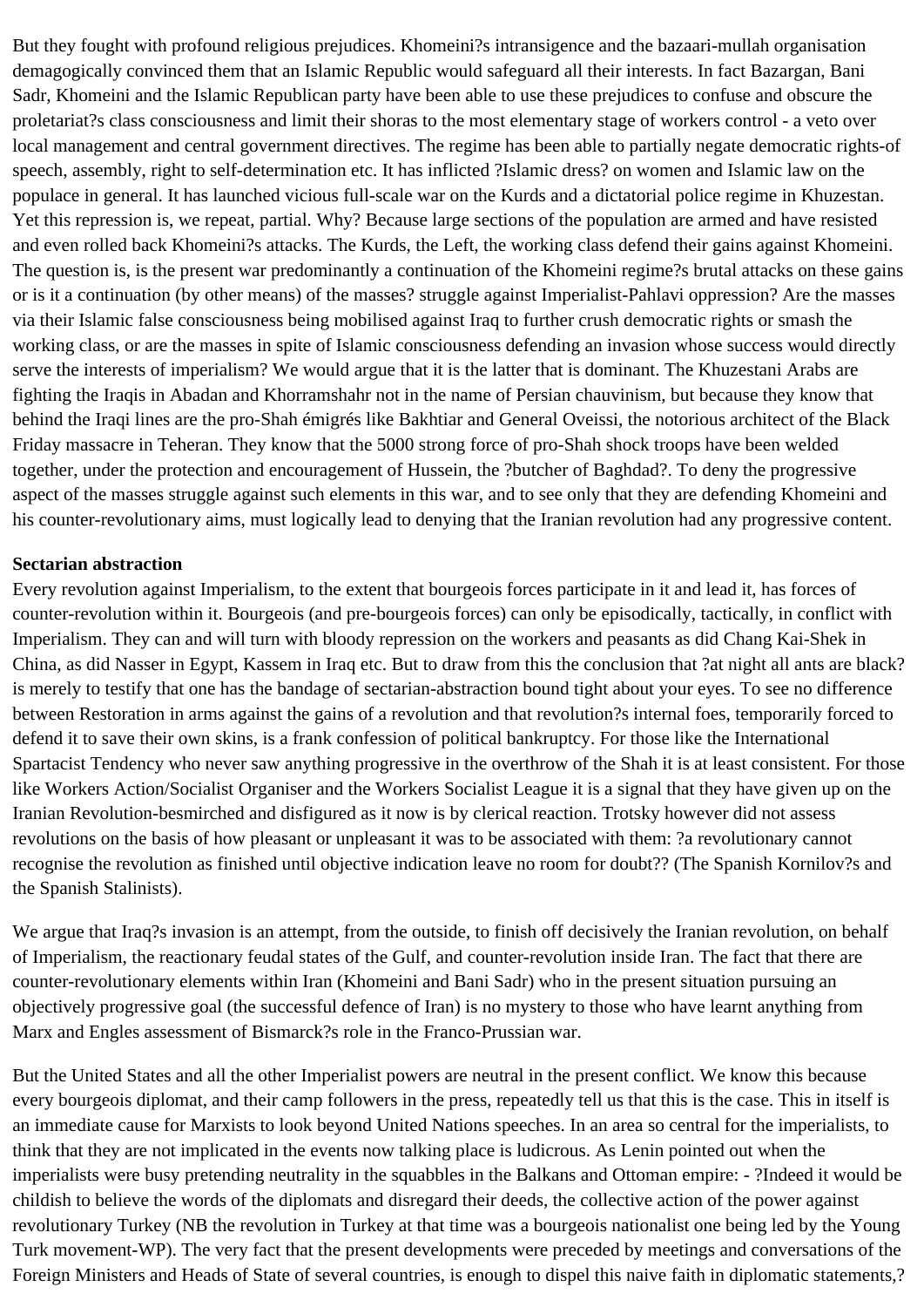(Events in the Balkans and in Persia October 16th 1908),

Like Lenin we prefer to look at the deeds that imperialism is performing in the Gulf. There can be no doubt that, via the channels of secret diplomacy and their satellite surveillance systems, the USA knew that the Iraqi invasion was in preparation. Indeed the US State Department admitted as much when it commented that Washington was ?neither forewarned nor surprised by the fighting,? (8 Days October 4th 1980). The imperialists have acted, not to check the attack or discourage Iraq, but to prevent the war from spreading and further disrupting oil supplies. They are not bothered that Iran was attacked but merely that Iraq has not been able to finish the job off quickly enough. The Economist lucidly explained: ?If Iran had cracked at the first tap of Iraq?s hammer, Mr Saddam Hussein, without much cost would have demonstrated his muscle, short circuited the spread of Shiite fundamentalism and, maybe, basked in the thanks of a grateful world.? (October 11th 1980).

# **Reinforcing the fleet**

The US has supplied Saudi Arabia, whose King telephoned Baghdad at the start of the war to wish Hussein good luck in his adventure, and whose airfields have been used by Iraqi planes, with four AWACs. The US only has 19 of these specialised reconnaissance planes in its entire armoury. It has also reinforced its fleet in the Gulf with the guided missile destroyer the ?Leahy?. The other imperialist powers have joined in, publicly renouncing the idea of a naval task force, hot to practice creating one. There are 150w 58 warships in the region-British, French, Australian and American. Since it is hardly likely that Iran is about to invade other Gulf States these gunboats have one express purpose-to intimidate Iran and prevent it from taking any action against Saudi Arabia or Oman should they enter the war. The US pretext was a supposed Iranian threat to the Straits of Hormuz, through which the oil tankers bound for the west pass. As the American magazine Newsweek put it: ?These actions were designed, in part to reassure the Saudis and other Gulf states of US protection. But their primary goal was to counter any Iranian threat to the Persian Gulf oil supplies?. (October 13th 1980-our emphasis WP). Yet the recovery of the Tunb islands in the Straits was an Iraqi war aim and the only troops reported moving there were Iraqi ones. Success for Iraq would benefit the imperialists by putting an end to the destabilising effects that the Iranian revolution has been having. It would also pave the way for a new power bloc of Iraq/ Saudi Arabia/Jordan (two of whom are already armed by the US, the other increasingly so by France) which could replace the deposed Shah as gendarme. Hussein?s failure to win a swift and decisive victory, due mainly to the dogged resistance of the local population and the Islamic and left militias is already losing him friends. Sadat-the US?s staunch ally has done an about face and condemned Iraq. Hussein will discover that there is no honour amongst thieves. Faced with his failure the US may well move to apply pressure to terminate the war.

The reason cited for adopting a defeatist position by both the Socialist Organiser and the Socialist Press (paper of the Workers Socialist League), is that both regimes are capitalist and nasty. Socialist Press has perceptively noted that: ?Though neither is a direct client sate of imperialism, their anti-imperialist rhetoric cannot hide the fact that both are reactionary governments administered by petty bourgeois demagogues within the framework of domestic and world capitalism.? (Socialist Press October 1980). Socialist Organiser doesn?t go any further: ?The war between Iran and Iraq is a war between two reactionary regimes. The outcome can only be further misery for the masses and the national minorities in both countries.? (27th September 1980).

Both of these tendencies are guilty of seeing the Iranian revolution as over. They have both seemingly forgotten that the Iranian revolution did not topple capitalism, but was a revolution nevertheless which revolutionaries would have defended against Iraq if it had invaded in March, April, and May 1979 despite the then reactionary capitalist nature of the regime. It is not the nature of the regime that determines our attitude, precisely because it is not the regime that we are defending-it is specified gains of the revolution that the masses have won for themselves that we defend. We know the regime of Khomeini is ?reactionary?, that it attacks the Kurds, women, the left. We know that even during the war the regime has slaughtered 80 Kurds and that Khomeiniite guards ordered the Fedayeen fighters to remove their red arm bands. Do we support or defend this? Of course not! We stand with the Kurds against Khomeini. We stand for total and uninterrupted political opposition to Khomeini. We favour his overthrow and the replacement of his Islamic - Republic by a workers State. We take every opportunity to denounce him and Bani Sadr, who is busily rebuilding the regular Iranian army for reactionary purposes. We would fight to build independent workers organisations-shoras and